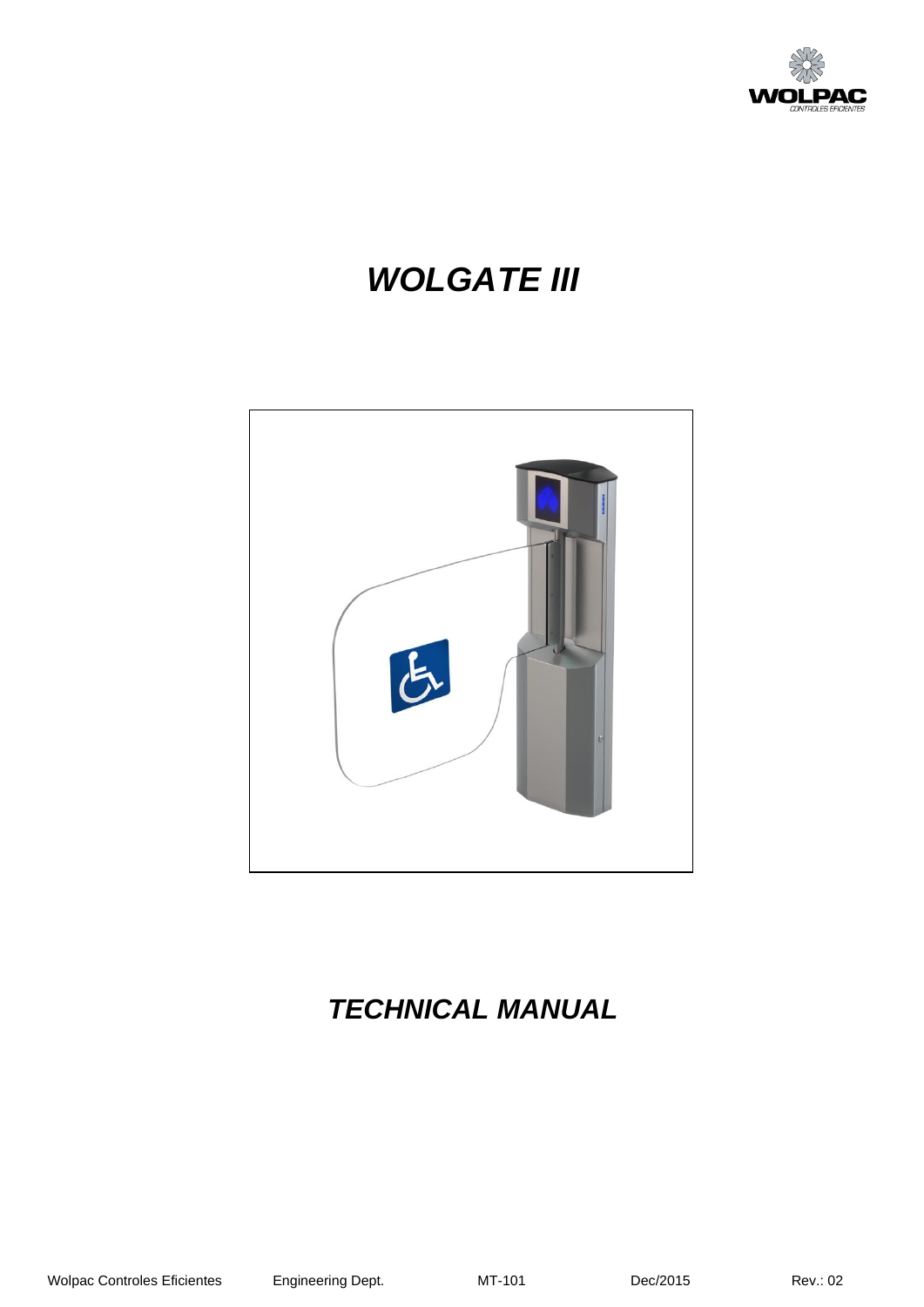

# **Index**

| 1 <sub>1</sub> |  |
|----------------|--|
| 2.             |  |
| 3.             |  |
| 4.             |  |
| 5.             |  |
| 6.             |  |
| 7.             |  |
| 8.             |  |
| 9.             |  |
| 10.            |  |
| 11.            |  |
| 12.            |  |
| 13.            |  |
| 13.            |  |
| 14.            |  |
| 15.            |  |
| 16.            |  |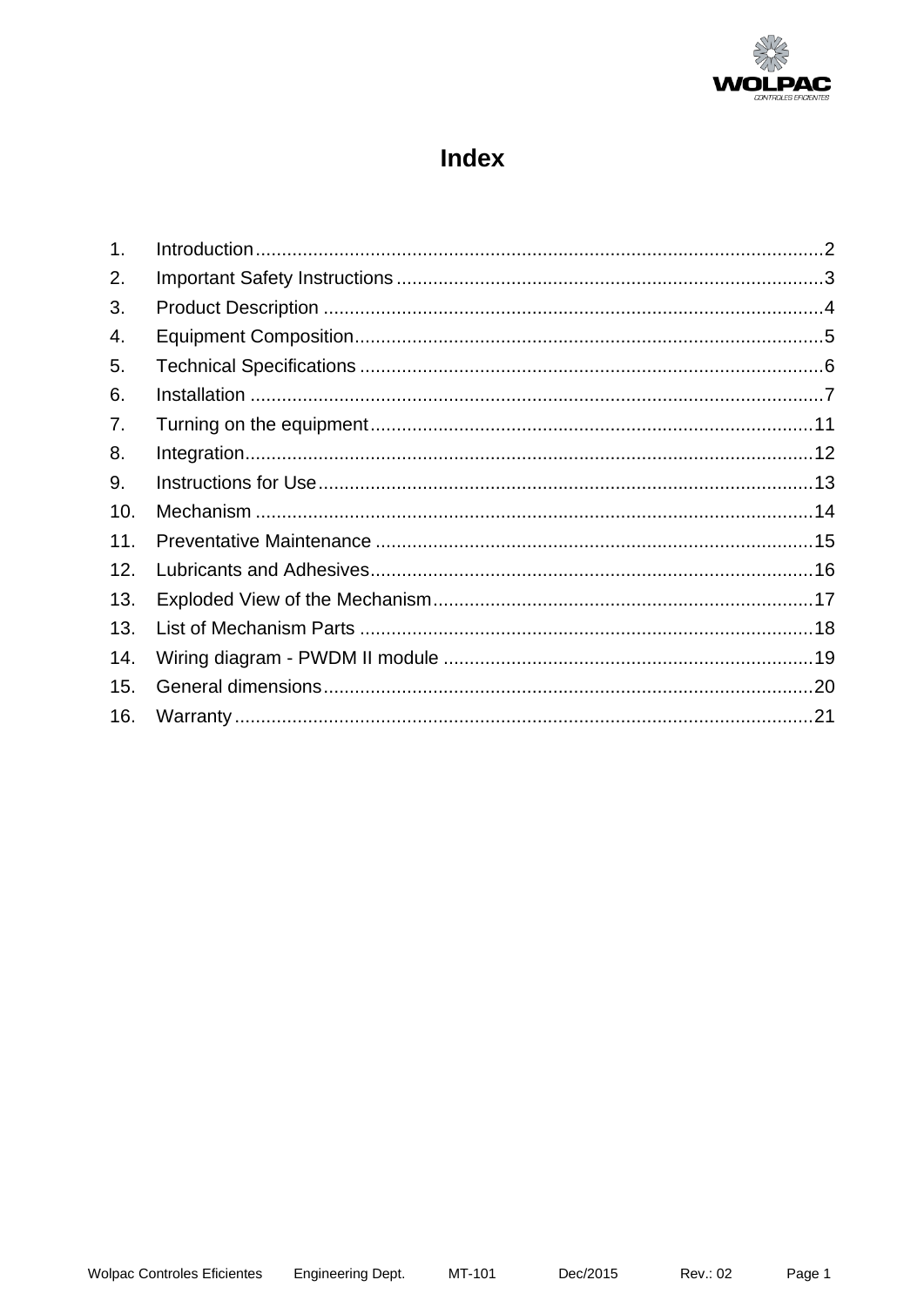

### **1. Introduction**

<span id="page-2-0"></span>**Wolpac**, a company specialized in Access Control equipment, is proud to be recognized in the market for the functionality and efficiency of its products, whose qualities and technical warranty are now at your disposal.

Additional clarifications, comments and suggestions on this manual can be obtained through the technical support division exercised by our affiliate **ATA SERVICE**.

**Site.:** [www.wolpac.com/assistenciatecnica](http://www.wolpac.com/assistenciatecnica)

Make sure the version of this manual is the most up to date! **Wolpac** reserves the right to make any changes to this document, or to the technical specifications of the product without prior or subsequent notification to any organization.

Welcome to **Wolpac** technology.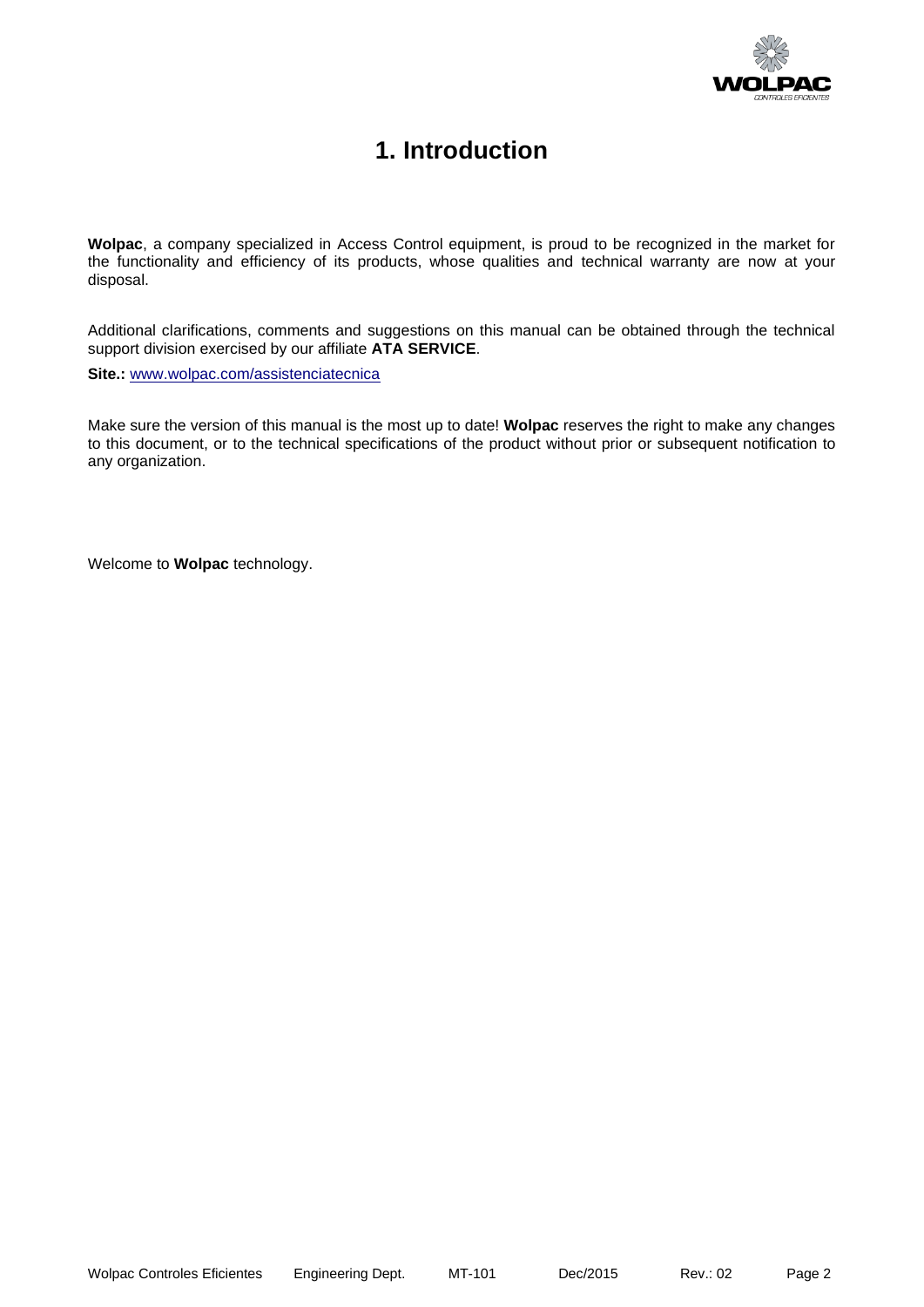

### **2. Important Safety Instructions**

#### <span id="page-3-0"></span>**General Instructions**

The main features of Wolgate III, how it should be installed, as well as the care to be taken for the correct operation of the equipment, are described in this manual. Read carefully before starting any type of operation to ensure the total and full performance of the product.

Wolpac makes every effort to ensure that this manual is periodically reviewed and whenever significant changes are made to the project. However, our continuous improvement policy may result in some minor differences between the unit provided and the description provided in this document.

#### **Electrical Precautions**

The electrical energy used to supply this equipment has a voltage sufficient to endanger a person's life. Before performing any maintenance or repair, you must ensure that the equipment has electrical insulation and perform tests proving that this insulation is complete.

When the power supply cannot be interrupted, functional tests, maintenance and repairs of electrical units must only be performed by persons fully qualified in relation to the hazard involved and that appropriate precautions and training are taken.

#### **Notes about Ownership**

All information contained in this document is the property of **Wolpac,** possession of this manual and use of the information is strictly limited to persons previously authorized by Wolpac.

Reproduction, transcription, server storage and translation into any language of this document or part thereof is not permitted without prior authorization from Wolpac.

#### **Changes to the Equipment**

No product changes can be made without the authorization of Wolpac, who will be responsible for ensuring that the proposed change is acceptable in safety and functionality aspects of the equipment. Only persons authorized by Wolpac may make changes to the equipment.

#### **Good Usage Practices**

The equipment being installed should not be abandoned unless all potential electrical and mechanical hazards have been safely remedied. A responsible person should be left in charge of the equipment when there is a potential unsafe installation.

The following points below indicate good practices that will contribute to safety and avoid damage to the equipment:

- Make sure that all electrical power is disconnected and disconnected before proceeding with any type of work on the equipment.
- Never leave the equipment in a potential unsafe state.
- Only use the correct tools, preferably indicated in this manual.
- When working with the equipment, remove any jewelry that may be conductive, or clothing that may become entangled in the mechanical parts of the equipment.

#### **Important Notice**

The Wolgate III is a safety product, any child or minor who is going to use the equipment must be supervised and accompanied by a responsible adult. Wolpac is not responsible for any incidents if this rule is not applied.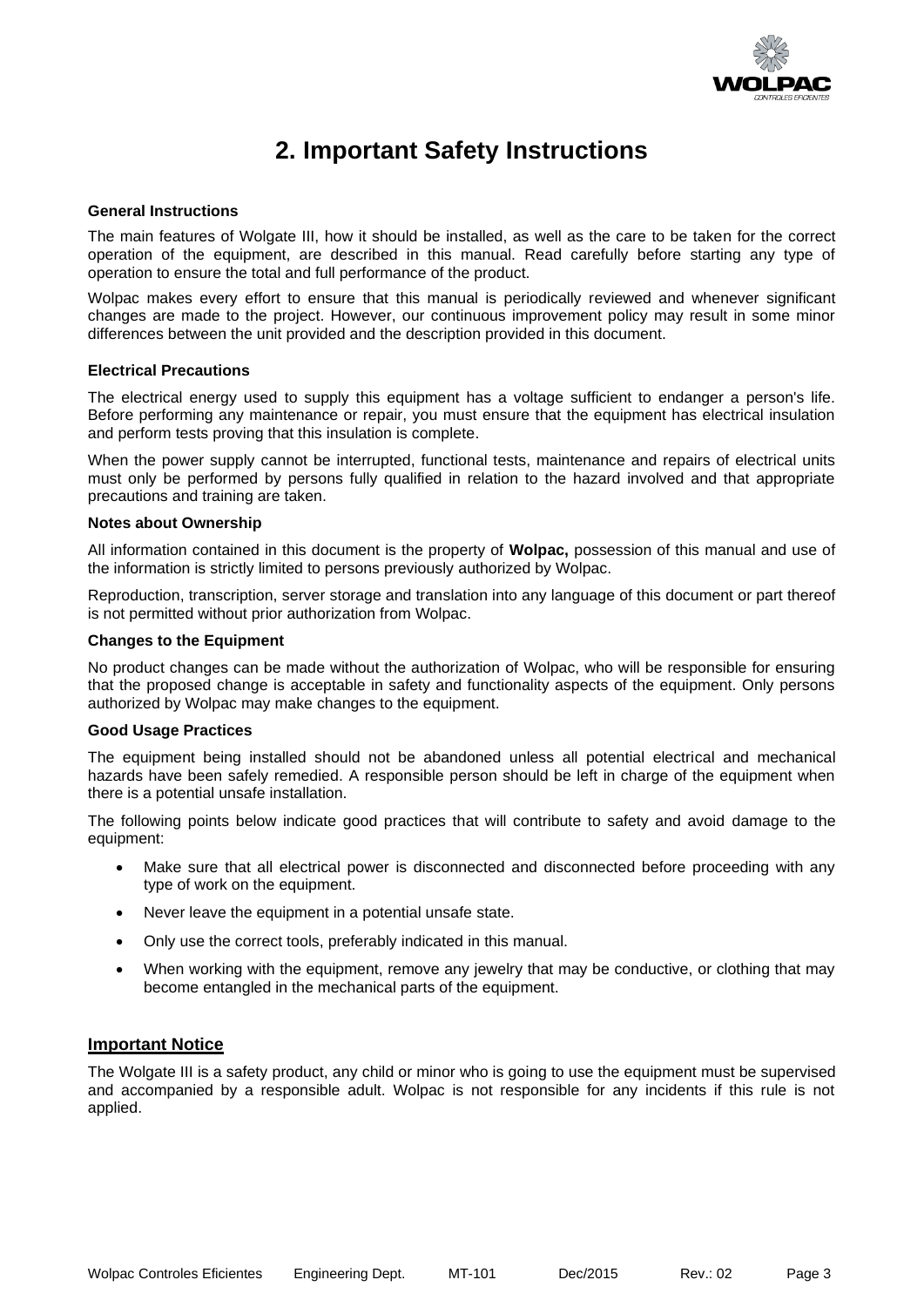

### **3. Product Description**

<span id="page-4-0"></span>The Wolgate III is an automatic access control equipment intended primarily for people with disabilities. It was developed according to the NBR 9050/2015 accessibility standard and the most demanding safety and ergonomics standards. It also allows the use of people without disabilities or those carrying large objects. With sophisticated design, the Wolgate III applies to various architectural environments and designs, it can be used in both directions of passage, controlled by validation systems and sensors. It is equipped with a control module capable of processing and providing information to the system in which the equipment is interconnected.

#### **Applications:**

- **Companies**
- **Industries**
- **Schools**
- Commercial Buildings
- Clubs
- **Parks**

#### **Detail of installation positions and directions of passage**



\* Cycle definition: This is the passage of a user through the equipment, regardless of the direction of passage.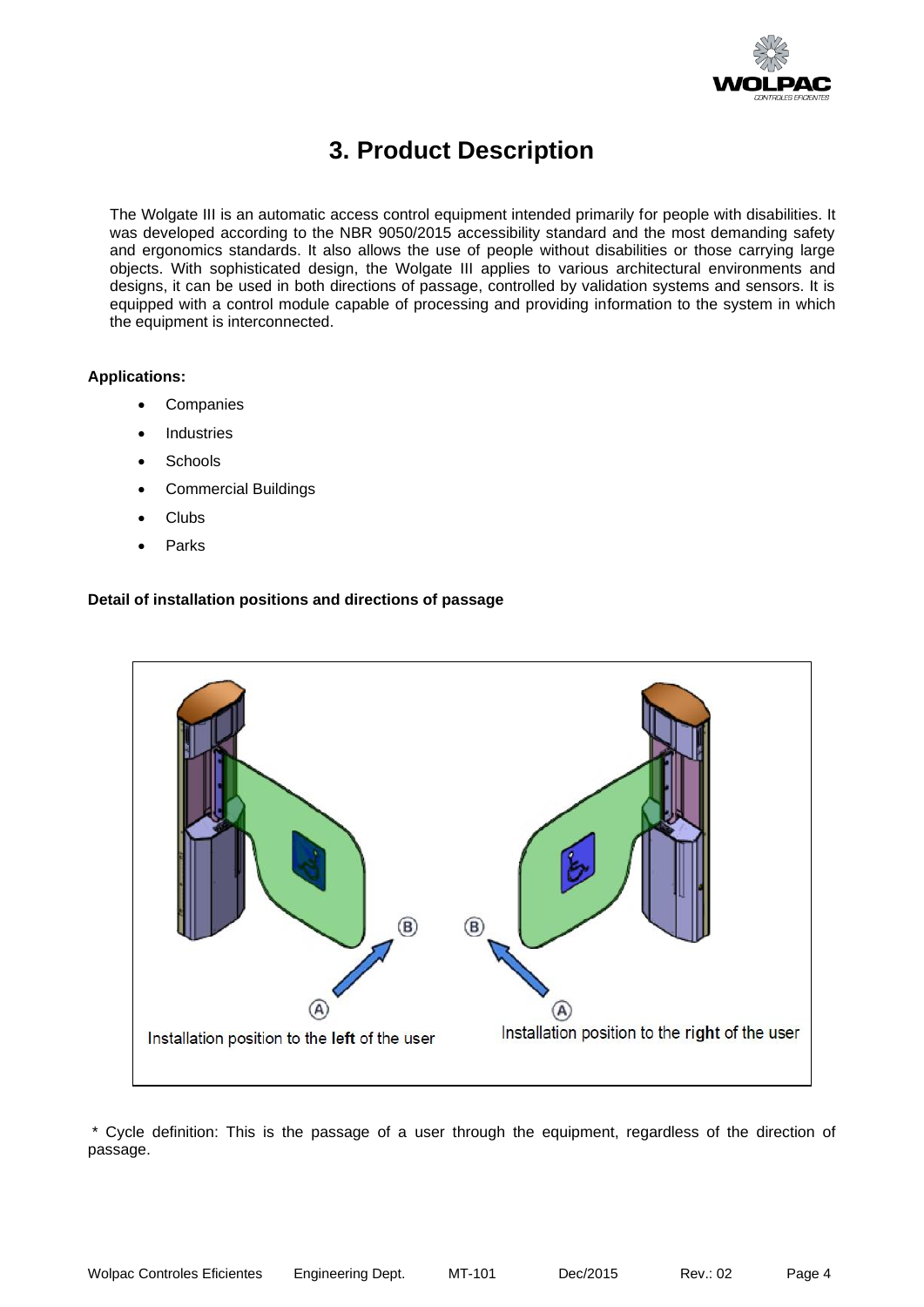

# **4. Equipment Composition**

#### <span id="page-5-0"></span>**Typical Unit**



- 1 Carbon steel structure (internal)
- 2 Brushed stainless steel finish
- 3 Glass panel
- 4 Glass cover
- 5 Operation pictogram
- 6 Side LED
- 7 Upper front closure
- 8 Lower gate
- 9 Mechanism assembly
- 10 Sensors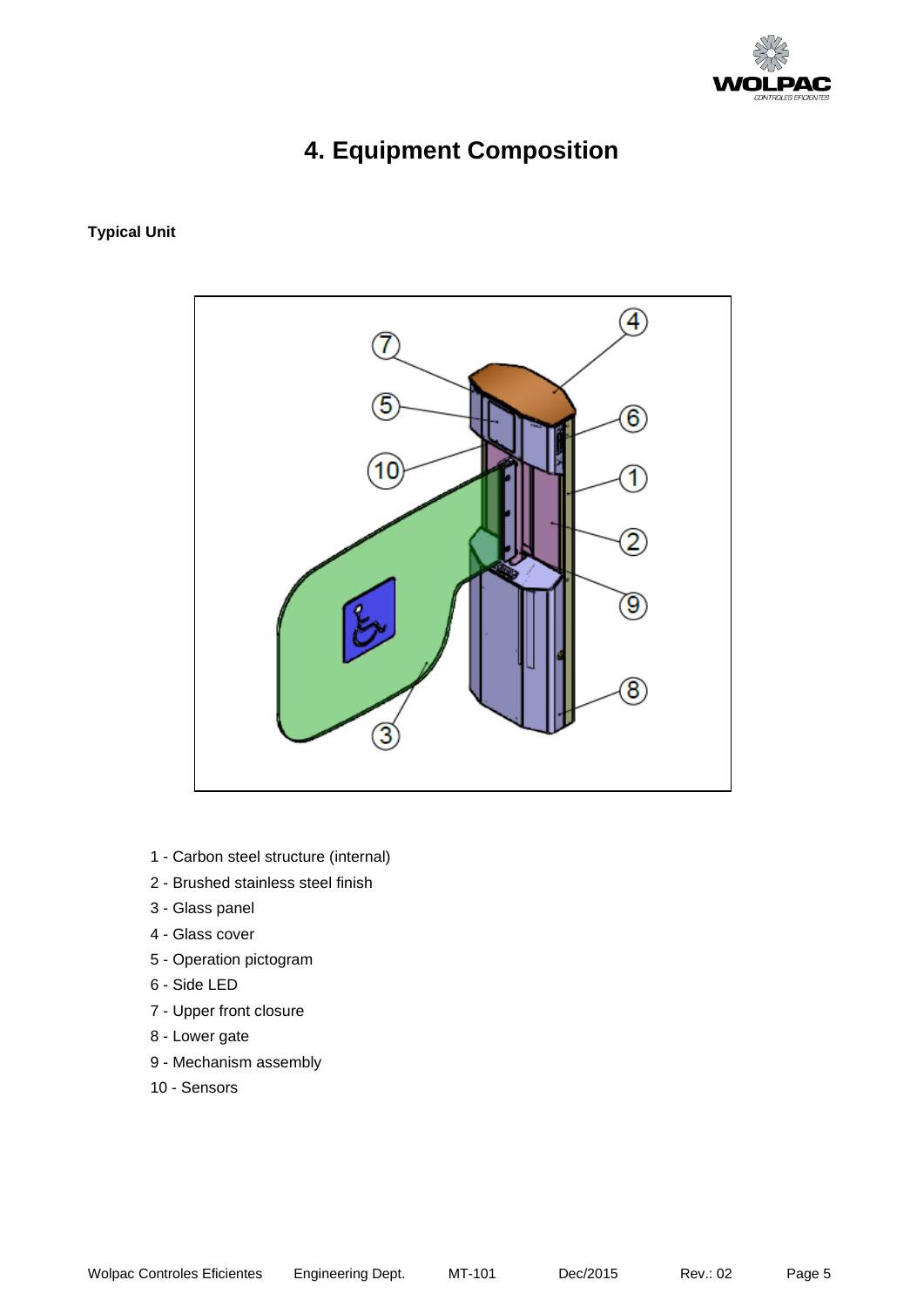

# **5. Technical Specifications**

<span id="page-6-0"></span>

| <b>Material:</b>                   | <b>Upper Finish</b>                        |                             | Tempered and screen-printed curved glass.                                                                                                                                                                                     |  |  |
|------------------------------------|--------------------------------------------|-----------------------------|-------------------------------------------------------------------------------------------------------------------------------------------------------------------------------------------------------------------------------|--|--|
|                                    | Cover                                      |                             | Brushed AISI 304 Stainless Steel.                                                                                                                                                                                             |  |  |
|                                    | Pedestal<br>Display                        |                             | Carbon steel painted with epoxy powder paint.<br>Tempered and screen-printed glass                                                                                                                                            |  |  |
|                                    | <b>Articulated lock</b>                    |                             | Tempered glass                                                                                                                                                                                                                |  |  |
|                                    |                                            |                             |                                                                                                                                                                                                                               |  |  |
| <b>Dimensions:</b>                 |                                            | See page 25 of this manual. |                                                                                                                                                                                                                               |  |  |
| Installation:                      |                                            |                             | Right or left direction of passage (Fig. page4).                                                                                                                                                                              |  |  |
| <b>Functionality:</b>              |                                            |                             | Electromechanical for two-way passage control.                                                                                                                                                                                |  |  |
| Mechanism:                         |                                            | position.                   | Control of the operation of the equipment is performed by an<br>electromechanical mechanism located on the inside of the pedestal. Locking<br>is automatic, by electromagnetic brake, after the glass returns to its original |  |  |
| <b>Power Outage:</b>               |                                            | power is restored.          | In cases of power outage or emergency events, the equipment is designed<br>to open in both directions, returning to normal operation after the interrupted                                                                    |  |  |
| Interface:                         |                                            |                             | The equipment is supplied with the PWDM II control module responsible for<br>user passage control. The PCCS board is responsible for directional<br>operational signals and pictograms.                                       |  |  |
| Power supply:                      |                                            |                             | "Full-range" switch (110/220V)                                                                                                                                                                                                |  |  |
|                                    | <b>Maximum consumption:</b>                |                             | 120W                                                                                                                                                                                                                          |  |  |
| <b>Protection Index:</b>           |                                            |                             | $IP-40$                                                                                                                                                                                                                       |  |  |
|                                    | <b>MCBF (Mean Cycles Between Failure):</b> |                             | 5 million cycles                                                                                                                                                                                                              |  |  |
|                                    | <b>MTBF (Mean Time Between Failures):</b>  |                             | 100,000 hours                                                                                                                                                                                                                 |  |  |
| <b>MTTR (Mean Time to Repair):</b> |                                            |                             | Max. 30 min.                                                                                                                                                                                                                  |  |  |
| <b>Working temperature:</b>        |                                            |                             | -5 to $50^{\circ}$ C                                                                                                                                                                                                          |  |  |
| Storage temperature:               |                                            |                             | -10 to $55^{\circ}$ C                                                                                                                                                                                                         |  |  |
| <b>Relative humidity:</b>          |                                            |                             | Max. 95% non-condensing                                                                                                                                                                                                       |  |  |
| <b>Approximate weight:</b>         |                                            |                             | 35 kg.                                                                                                                                                                                                                        |  |  |
| <b>Installation Location:</b>      |                                            |                             | Do not install on escape routes or obstructing emergency exits.                                                                                                                                                               |  |  |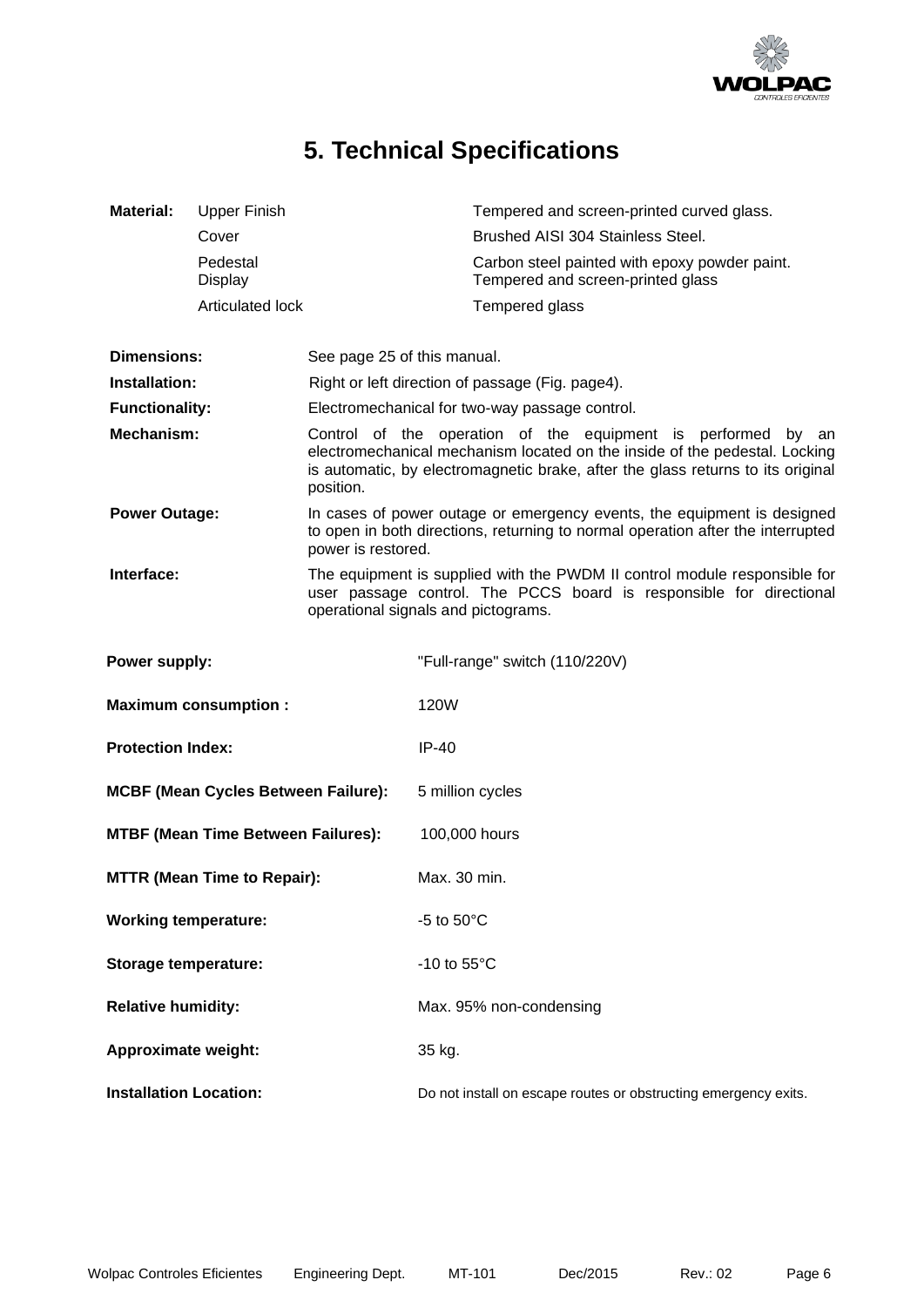

### **6. Installation**

#### <span id="page-7-0"></span>**Note!**

#### **Unpacking the product**

When receiving the product at the installation site, check that all items are complete and undamaged. In case of any damage caused by the transport of the product, the extent of the damage must be reported to the carrier and, if necessary, report the incident to Wolpac.

Please have the Technical Manual on hand, as provided by Wolpac. Wolpac is not responsible for any injury or damage occurring due to noncompliance with the instructions contained in this Technical Manual provided with the product.

#### **Items and accessories**



#### **Note!**

**All the tools necessary to install the equipment, as well as how to drill and fix the equipment to the floor are described in the equipment installation guide.**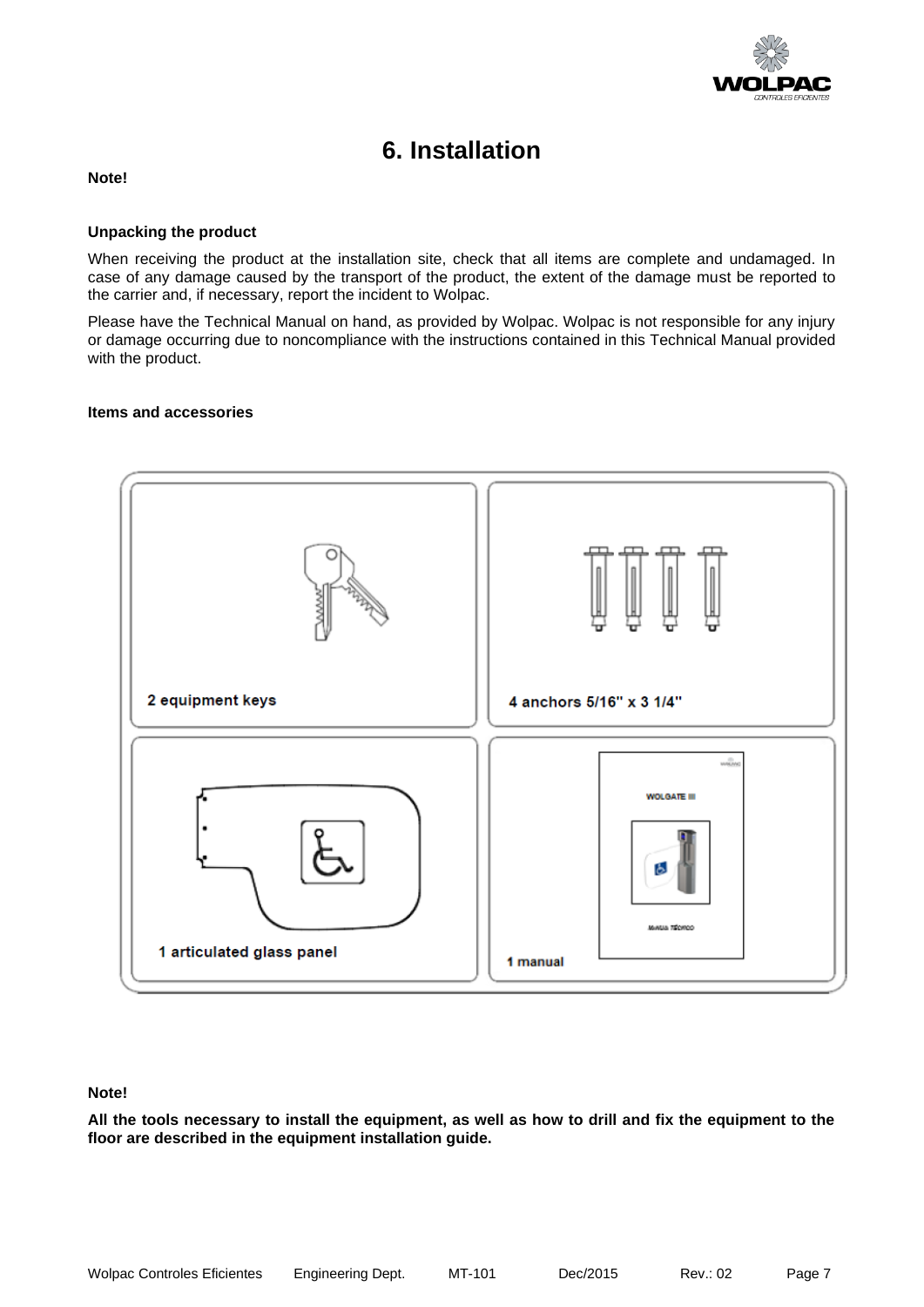

#### **Preparation of the floor**

Before installing your equipment, the following items should be checked:

- Conditions of the installation environment.
- Characteristics of the product's power supply.
- Physical space of the location.
- Cabling layout.

#### **Environmental conditions**

For the correct operation of the installed equipment, the following conditions should be found:

- Working temperature between -5 and 50°C
- Relative humidity not exceeding 95%
- Environment without any metal dust
- Environment without the presence of solid, liquid, and gaseous polluting components that may corrode cables and metal components of the equipment.

#### **Caution!**

**Do not expose the equipment to poor weather conditions or direct sunlight.** 

#### **General conditions of the floor**

The floor must be flat with a slope tolerance of no more than 2% in the equipment installation area.

The concrete used must follow the resistance specifications and have a minimum layer of 100 mm at the anchorage site of the anchors.

Chemical anchors can be used in cases where there is not enough concrete layer or on special floors such as granite.

Under the floor, conduits with a minimum diameter of 1" (25.4 mm) must be provided, with passage boxes at the points indicated in the installation drawing (Fig. page.10).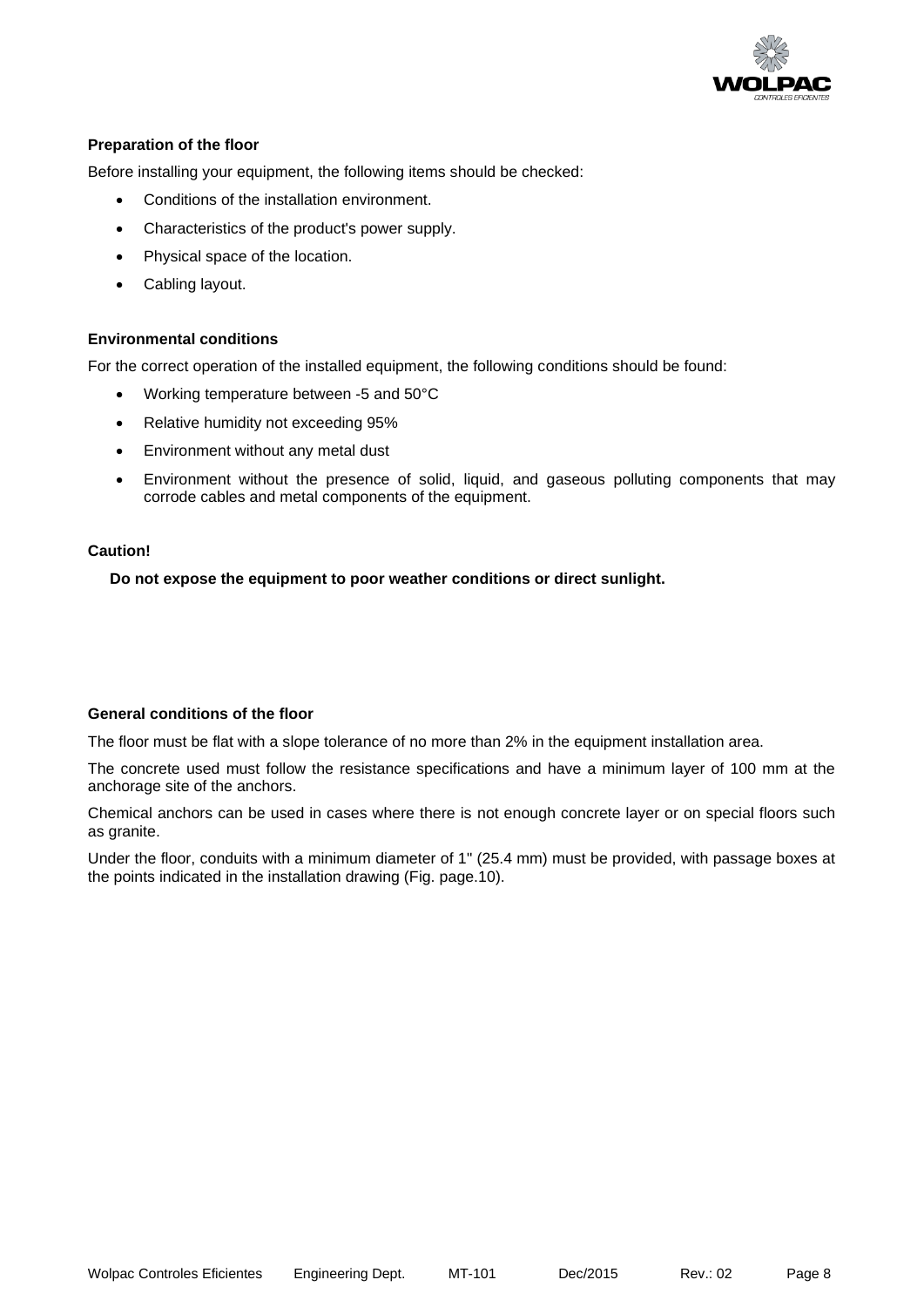

#### **Electrical connections**

#### **Note!**

**The electrical installation of this product must be performed by a qualified technical team. The handling, installation and specifications of the cables must be in accordance with the instructions based on this manual.**

#### **Basic preparation of the electrical installation**

Two types of cabling are required for Wolgate III equipment:

- Power cabling
- Signal communication cabling

Below are instructions for installing the equipment cabling:

- Floor conduits with a diameter of no less than 1" (25.4 mm).
- Install power and signal transmission conduits so that they are separated, avoiding possible noise problems.
- Install conduits away from high voltage cabling or radio frequency cabling, electric motors, and other machines.
- Position the conduits as far away from the equipment anchor holes on the floor as possible.
- All cables and conduits are provided by the customer and must be in place prior to installation.
- Check that the main power source is isolated.

#### **Important!**

**In addition to powering the equipment, the grounding connection is essential for correct and safe operation of the product.**

#### **Specifications**

Conductive electrical cables with a minimum section of 1.5 mm² (14 AWG) should be used to supply the equipment, connecting the equipment directly to the electrical power panel, without the use of outlets or connectors.

The equipment accepts a variation of +/- 10% on the nominal value of the supply voltage, and the product power source works at both 110 and 220V voltages.

#### **Important!**

**For installations with large voltage oscillations it is recommended to use voltage stabilizers.**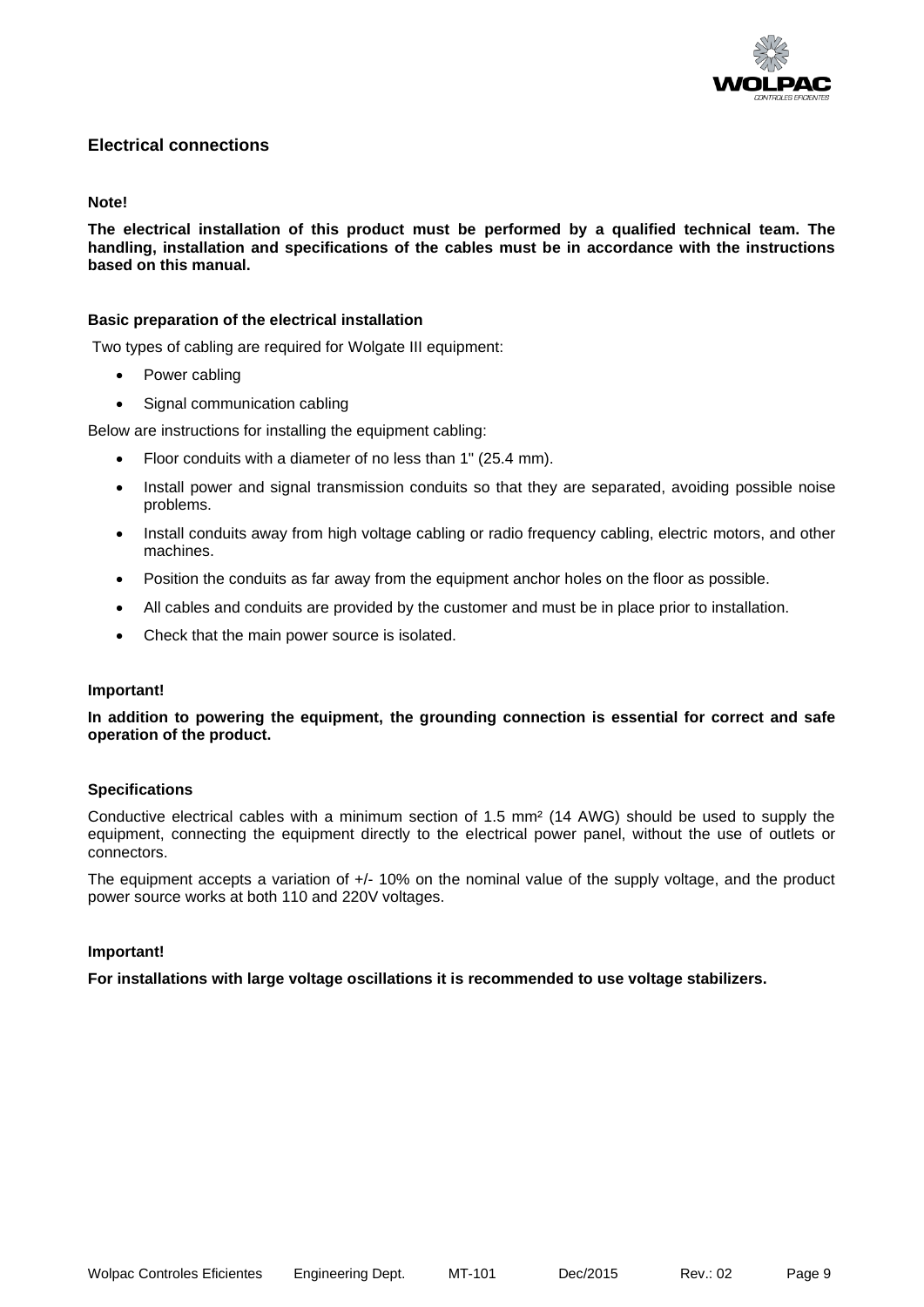

**Detail Attachment of the equipment** 



#### **Detail of the installation with baluster (optional)**

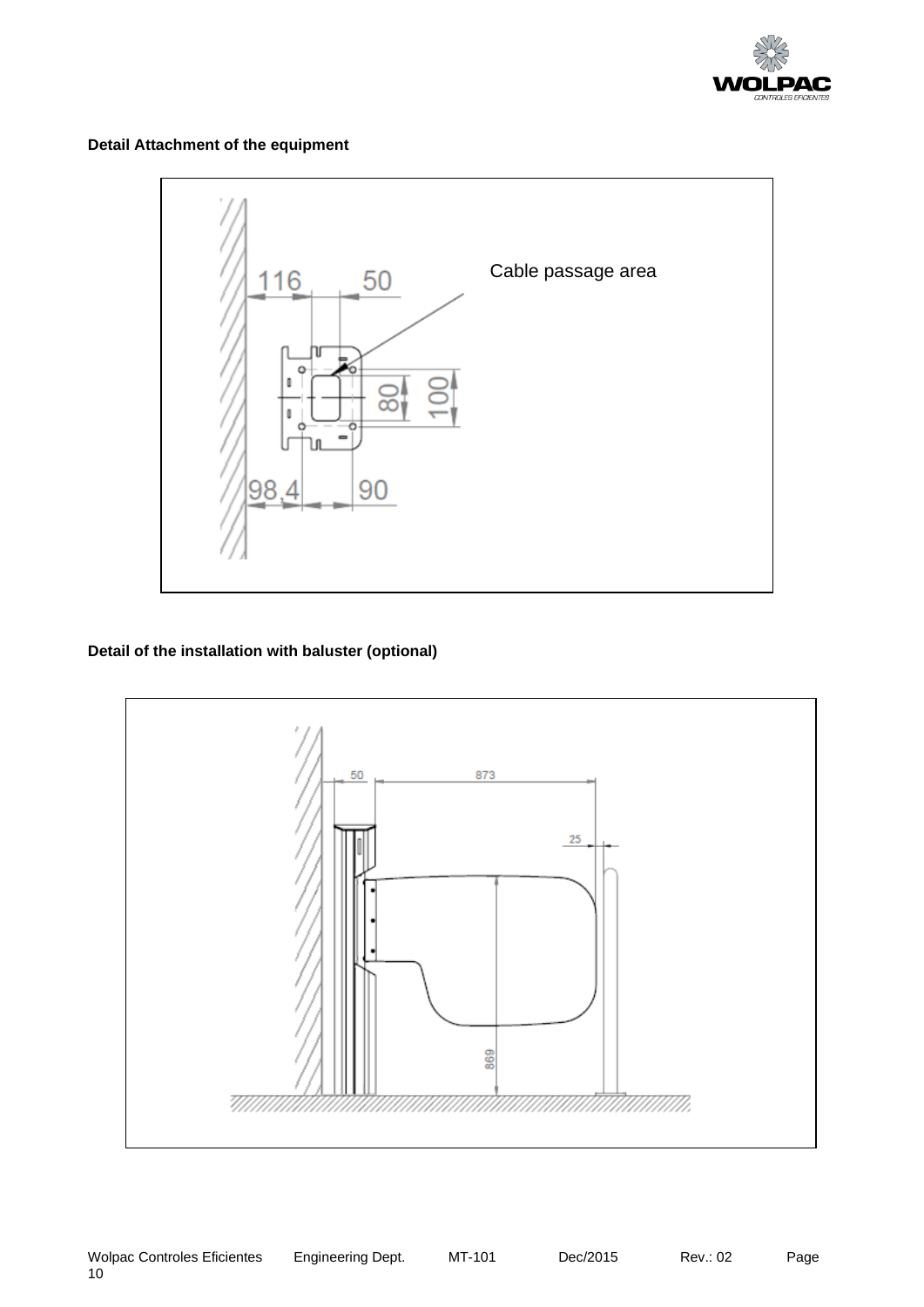

# **7. Turning on the equipment**

<span id="page-11-0"></span>After performing the entire product installation stage, proceed with the following steps:

1. Check that the electrical interconnection was performed correctly.

| <b>PHASE-SOURCE</b><br>NUTRAL-SOURCE ·<br>--<br><b>COLOR</b><br><b>PHASE</b><br><b>NEUTRAL</b><br>œ<br>œ<br>--<br>-- |  |  |
|----------------------------------------------------------------------------------------------------------------------|--|--|
|                                                                                                                      |  |  |
|                                                                                                                      |  |  |
|                                                                                                                      |  |  |
|                                                                                                                      |  |  |
|                                                                                                                      |  |  |

- 2. Activate the power switch.
- 3. After activating the power switch, check that the equipment performs the functions in the sequence below:
	- a. LEDS and pictograms flash red until referencing is completed.
	- b. During referencing, the glass panel opens fully to both sides and then stops in the central position.
	- c. At the end of referencing, the LEDS and pictograms turn blue.

Note: If any of the actions described do not take place, the interconnections must be checked, including the connection of the grounding cable, as well as the presence of electricity. After the check, the steps must be redone and if the problem persists, technical assistance should be contacted by e-mail [www.wolpac.com/assistenciatecnica.](http://www.wolpac.com/assistenciatecnica)

#### **Congratulations! The equipment is ready for use and integration!**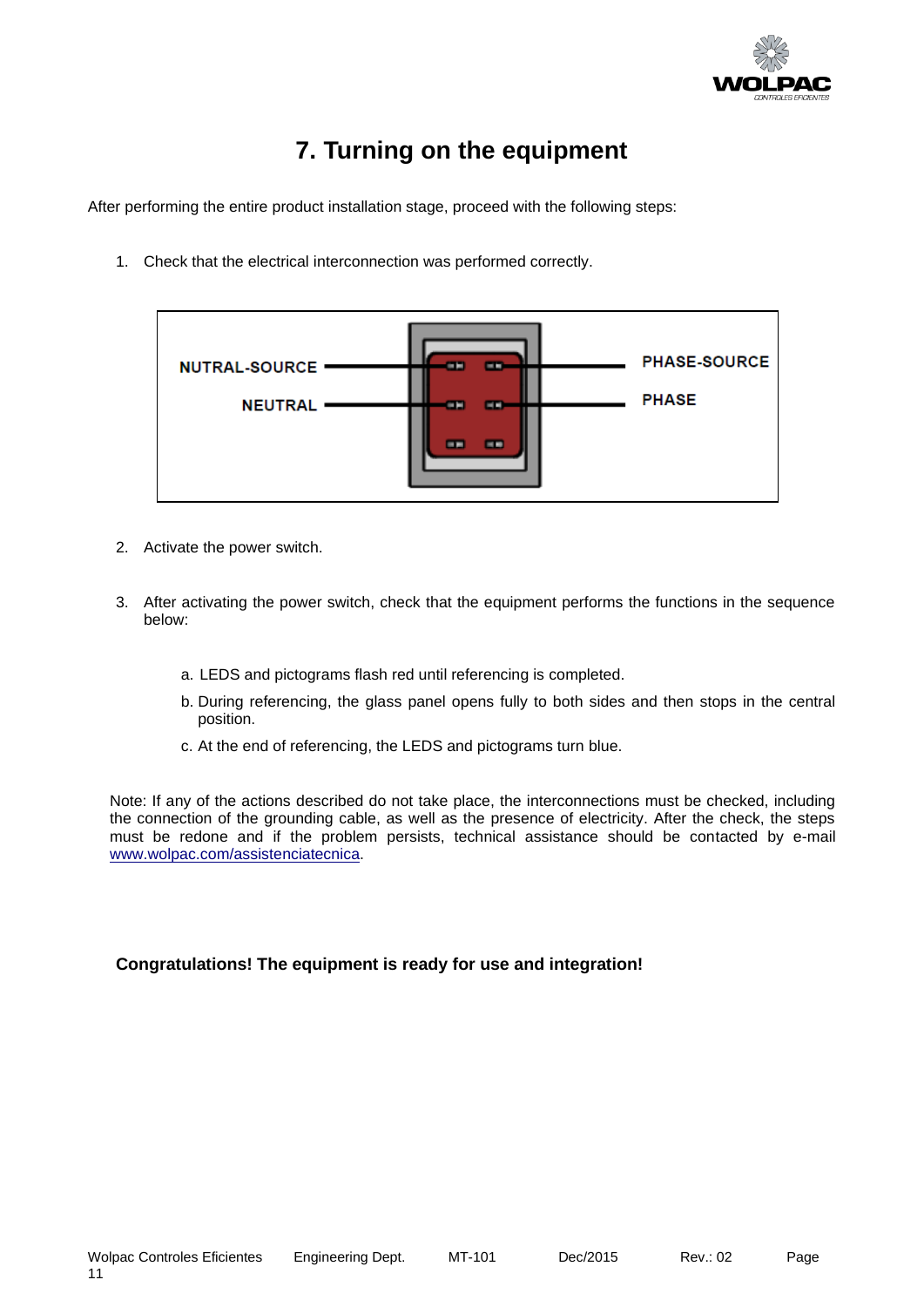

### **8. Integration**

#### <span id="page-12-0"></span>**Mechanical integration of readers**

The Wolgate III equipment was developed to provide a simple and efficient integration with several market readers. The forms of integration as well as their settings are listed below.



#### **Possible Configurations**

| Pos. | <b>Configurations</b>           | <b>Code Frame</b> | <b>Glass</b> | <b>Application</b> |
|------|---------------------------------|-------------------|--------------|--------------------|
|      | <b>Standard Product</b>         | -                 | 29701        | Entry/Exit         |
|      | Product + Collection            | 29466             | 29702        | Entry/Exit         |
|      | Product + Biometry              | 29510             | 29702        | Entry/Exit         |
|      | Product + Collection + Biometry | 29472             | 29702        | Entry/Exit         |

#### **Note!**

**The integrations described above are only compatible with the readers indicated in the table below. For other models, the integration is the customer's responsibility.**

| <b>Compatible Interfaces</b>        | <b>Model</b> | <b>Manufacturer</b> |  |
|-------------------------------------|--------------|---------------------|--|
|                                     | AM-11        | Acura               |  |
| <b>Proximity Readers/Smart Card</b> | Prox Point   | <b>HID</b>          |  |
|                                     | $R-10$       |                     |  |
| Scanner Barcode Reader              | IS3480       | Honeywell           |  |
| <b>Biometric Reader</b>             | MSO-CBM      | Sagem               |  |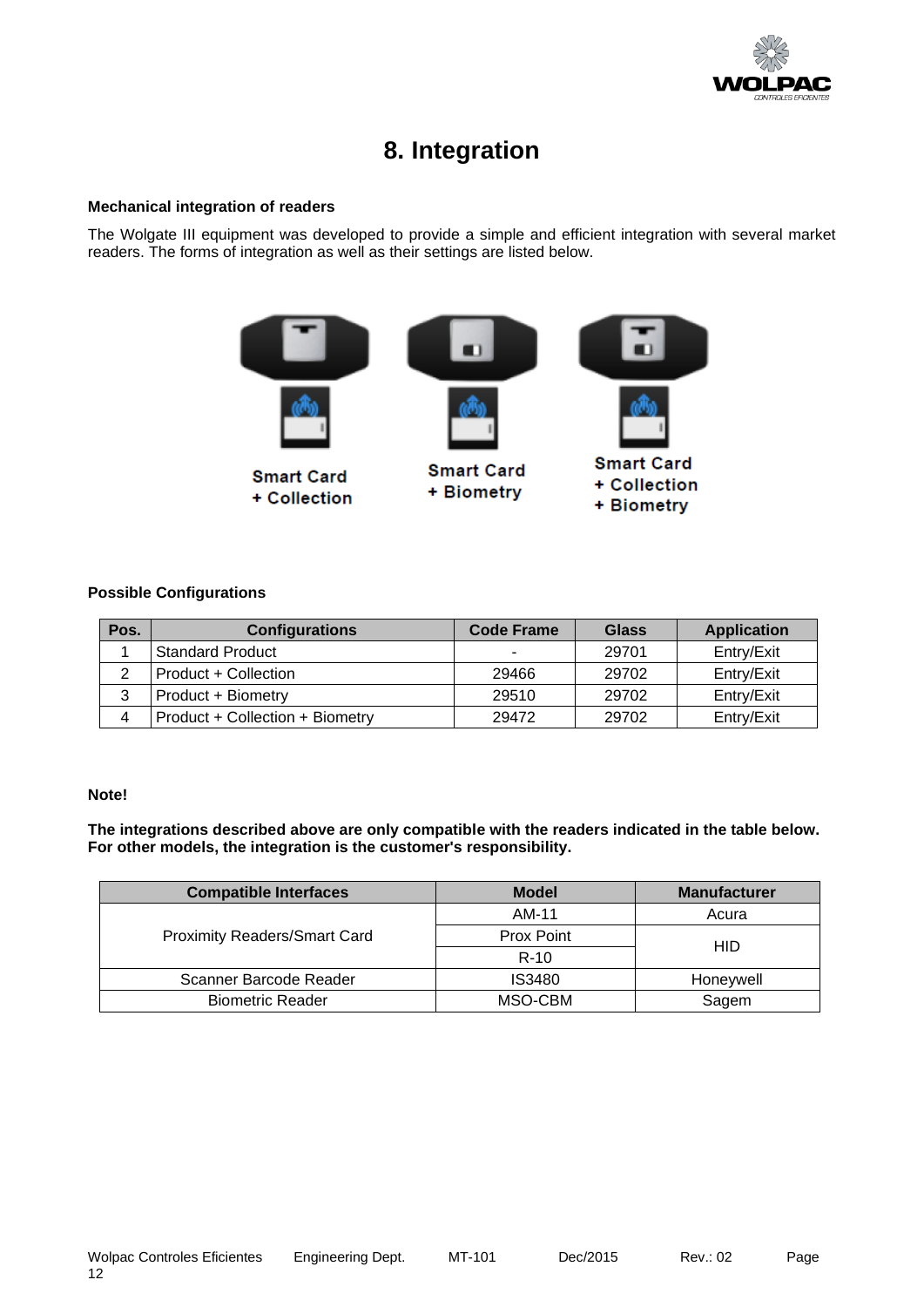

### **9. Instructions for Use**

<span id="page-13-0"></span>The information contained in this item should be used as a basis for instructing users on the correct use of Wolgate III equipment.

#### **Using the Wolgate III**

The Wolgate III is equipped with an electromechanical mechanism that works in the locking regime, being able to work in the uni- or bi-directional form (in one or both directions), where the equipment is normally released and through an attempt of passage of an unauthorized user, an electromechanical device is activated and the passage is blocked. Upon a release signal, by means of a reader or simply a release button, the user's is allowed to pass.

In case a user does not proceed to pass through the equipment after release, the control module, when in the "Momentary Pulse" mode, will wait for a determined time and after this time (Time Out), the module will cancel the release and will be ready to receive the release for the next user.

#### **Notes**

- **The equipment should be used by one person at a time, for users with special needs the assistance of one more person is recommended.**
- **Do not try to push down the arm of the equipment with your hands while you are going through the gate.**
- **Do not go through the gate using bags or large packages in front of you or dragging behind you.**
- **Do not drag bags and/or similar items over the equipment cover.**
- **No items should be stuck in the arm of the equipment.**

#### **Instructions for users**

Below are basic instructions on how to use the Wolgate III equipment, with the following visual instructions offered by the operational pictogram. These have been developed so that users can get used to using the product in a quick and practical manner.

| <b>Blue</b><br>Equipment in normal operation mode, present the card or other release system.                                                |
|---------------------------------------------------------------------------------------------------------------------------------------------|
| Green<br>Request for release authorized, proceed to pass through the equipment.                                                             |
| Red<br>Passage not authorized or attempted violation, the card must be presented again, or request<br>assistance from an authorized person. |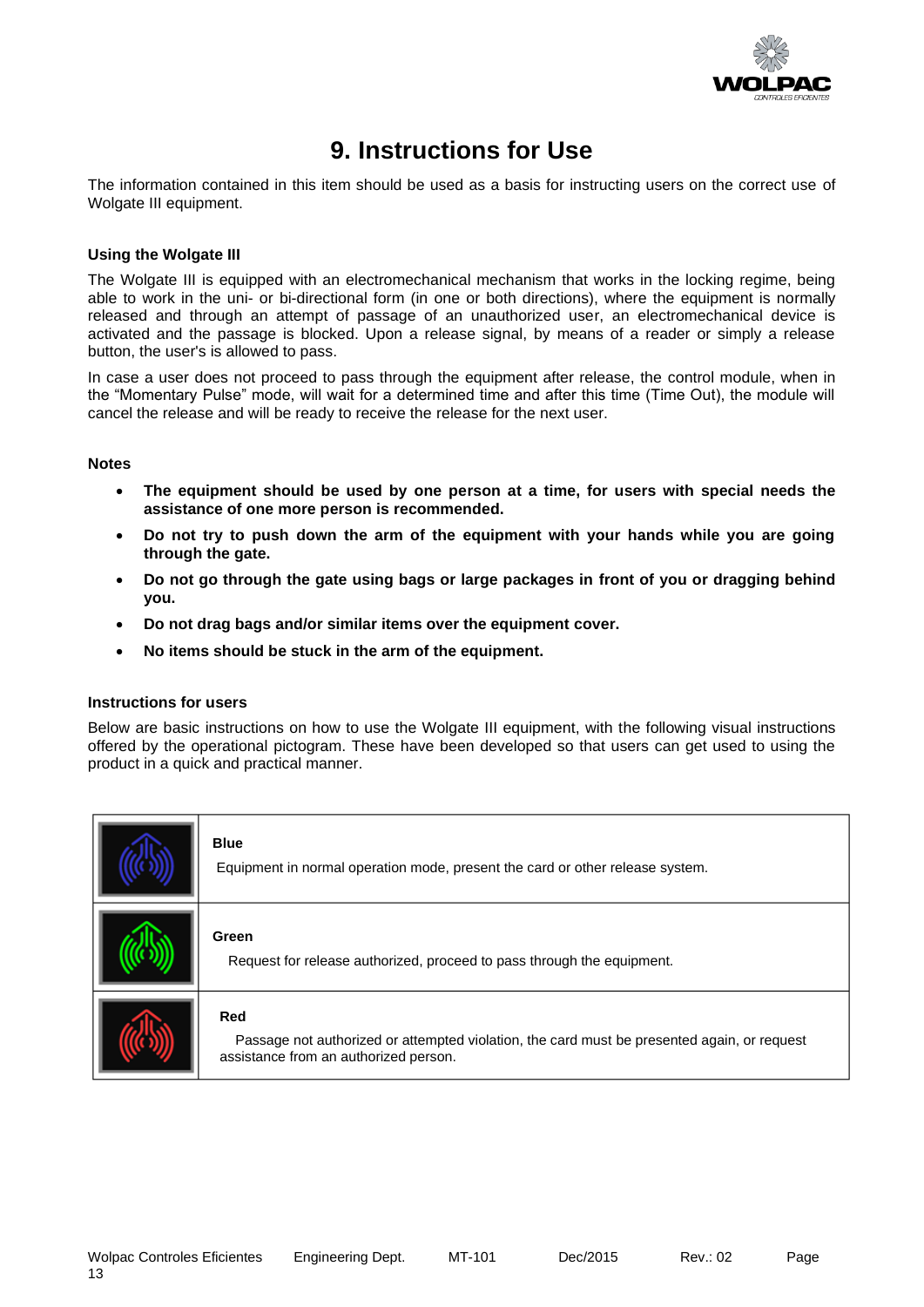

### **10. Mechanism**

<span id="page-14-0"></span>This is fixed to the internal part of the equipment pedestal by easily accessible screws and removal is done by taking off the lower gate to access the mechanism, thereby facilitating maintenance.

- Automatic mechanism driven by a Brushless DC motor and encoder monitoring with the ability to gradually slow down the arm movement. Locking of the articulated arm is done based on the rotation reading made by the encoder without release of the user, activating a locking mechanism with electromagnetic operation, and preventing passage.
- Anti-return device of the turnstile type, locked by electromagnetic drive, with capacity for heavy torques of up to 100 Nm.
- Bearing mechanism with central shaft in stainless steel connected to the motor through elastic coupling, resistant to traction and torsion.
- Machined stainless steel glass attachment support, with welded arm fitting to prevent angular displacement of the glass position in relation to the product's body.
- Gate panel in tempered glass fixed by screws on stainless steel fittings.

#### **Mechanism overview**



- 1 Encoder
- 2 Mechanism Shaft
- 3 Electromagnetic Brake
- 4 Speed reducer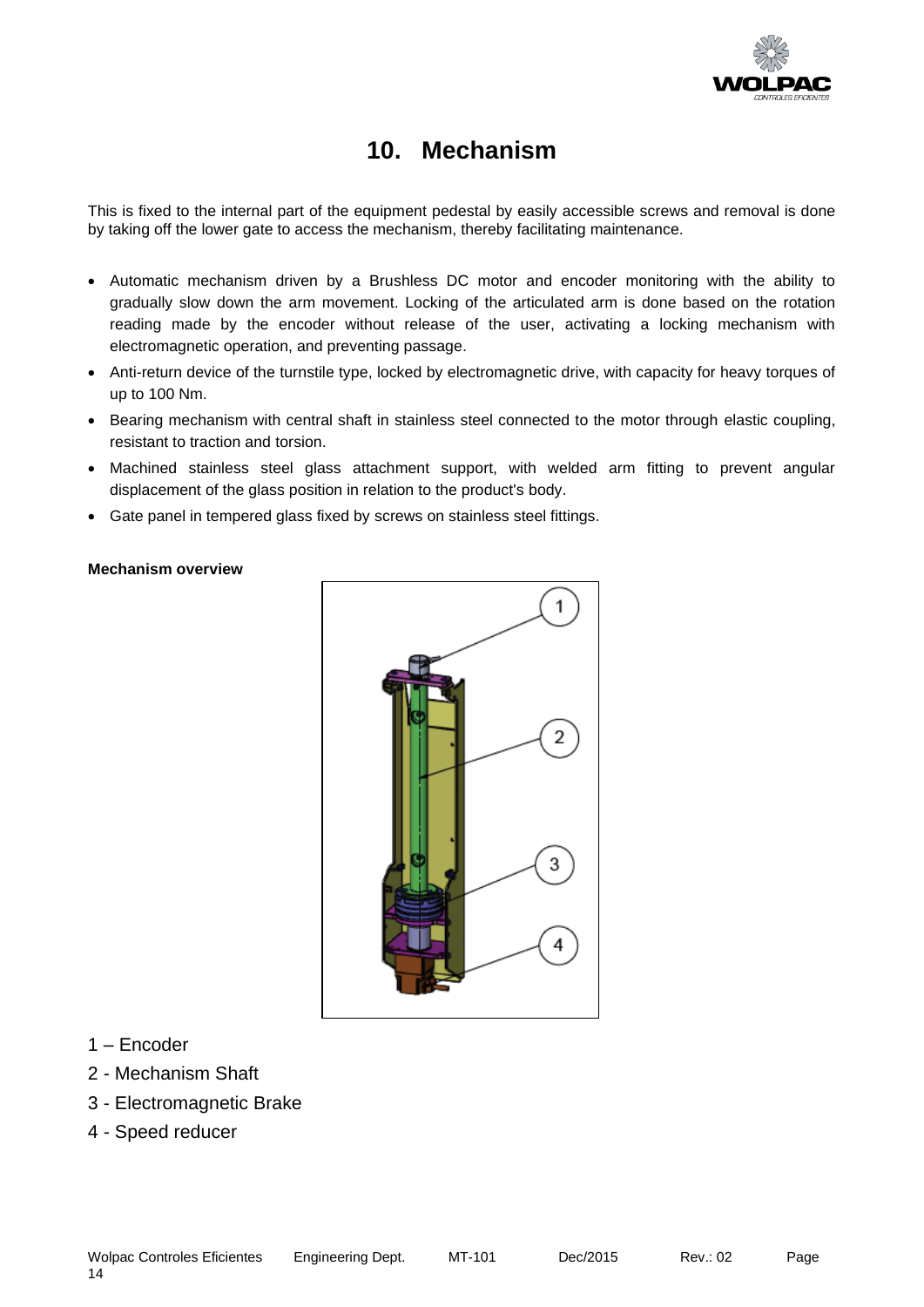

### **11. Preventative Maintenance**

<span id="page-15-0"></span>Estimating the flow of a maximum of 60,000 users per month under normal conditions of use, a more effective verification and possible replacement of the components mentioned below is recommended:

| Number of cycles (x 1000) |      |      |       |  |
|---------------------------|------|------|-------|--|
|                           | 1000 | 2000 | 10000 |  |
| Speed reducer             |      |      |       |  |
| Electromagnetic brake     |      | X    |       |  |
| <b>Bearings</b>           |      | х    |       |  |
| <b>Sensors</b>            |      | X    |       |  |
| <b>Elastic Coupling</b>   |      |      |       |  |

#### **Note!**

**At each intervention, cleaning must occur for the removal of dust and any foreign bodies from the internal parts of the equipment.**

**For residue removal, use a dry flannel (or lint-free fabric). Do not use benzines, solvents, acids or other aggressive chemicals, steel sponges or rags in the cleaning of the equipment.**

#### **The operations described below should be performed every 4 months or 240,000 cycles, whichever occurs first, and may be changed according to the intensity of the flow of people.**

- Check that the displacement of the lock occurs smoothly, observing the action of the speed reducer.
- Check if the locking component, such as the electromagnetic brake, has excessive wear.
- Check that the bearings rotate freely.
- Test the activation of the sensors.
- Check that all bolts and nuts are tightened and locked.
- Check that all cables are connected and positioned in a way that does not impair the activation of the moving parts of the equipment.
- Check that the connectors and terminals are correctly attached.
- Proceed with electrical tests, checking pictograms, arm locking etc.
- There are certain parts in this mechanism that require special care, such as the lubrication of mechanical items as described and demonstrated in the figure below. The use of specific lubricants described in **item 12** is essential.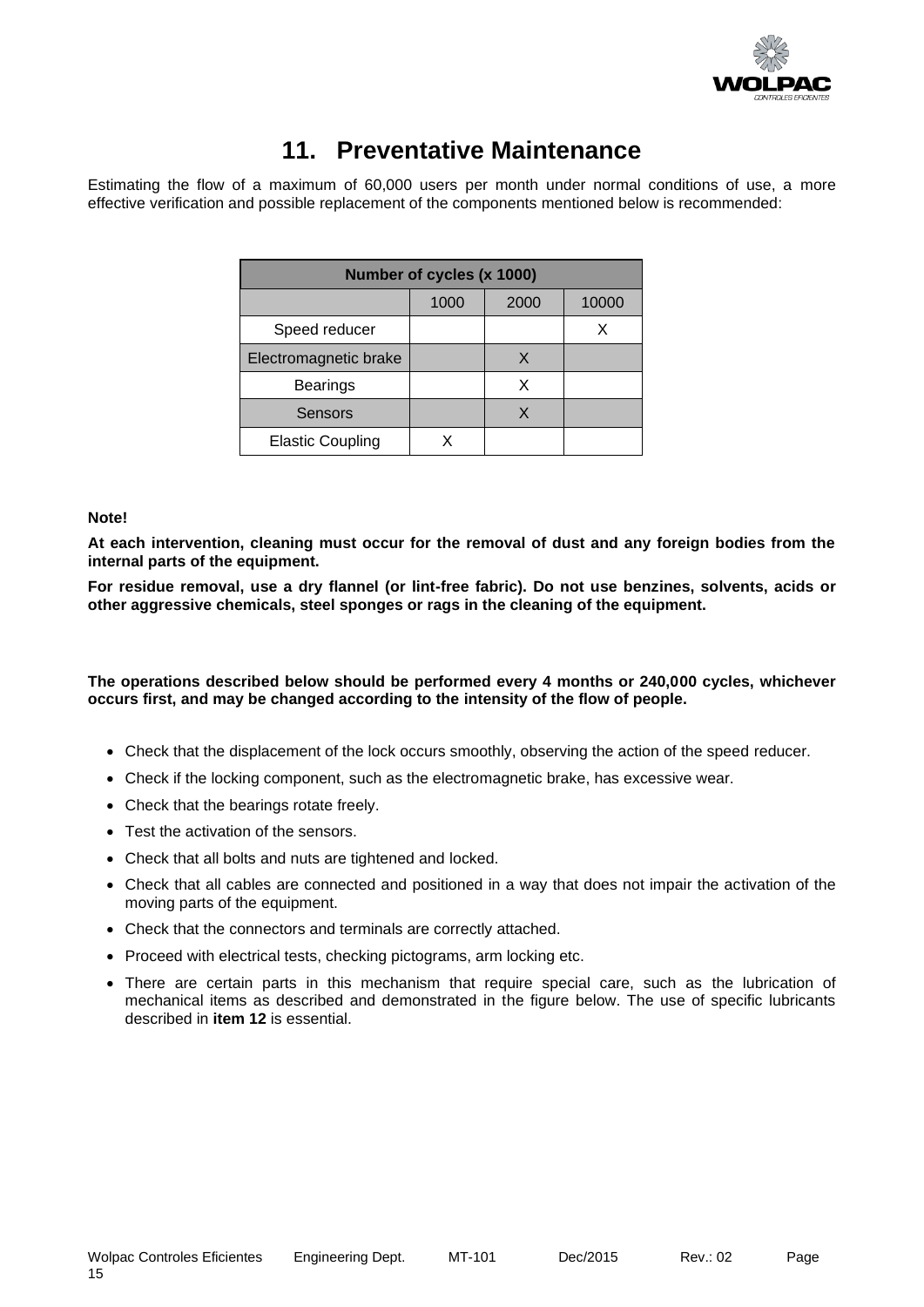

● Main lubrication points



**NOTE: Excessive use of lubricant may be harmful to the equipment!**

# **12. Lubricants and Adhesives**

<span id="page-16-0"></span>In order to avoid premature wear of the mechanical parts of the equipment, subject to abrasion and corrosion actions, it is recommended to use the following lubricant(s) according to the table below. As well as in the parts and attachment components (nuts, screws etc.), the use of adhesives is recommended to maintain their proper functioning:

| Lubricant                | <b>Application</b>   |
|--------------------------|----------------------|
| Lubricant<br>grease MP-2 | Radial Bearing       |
|                          | <b>Axial Bearing</b> |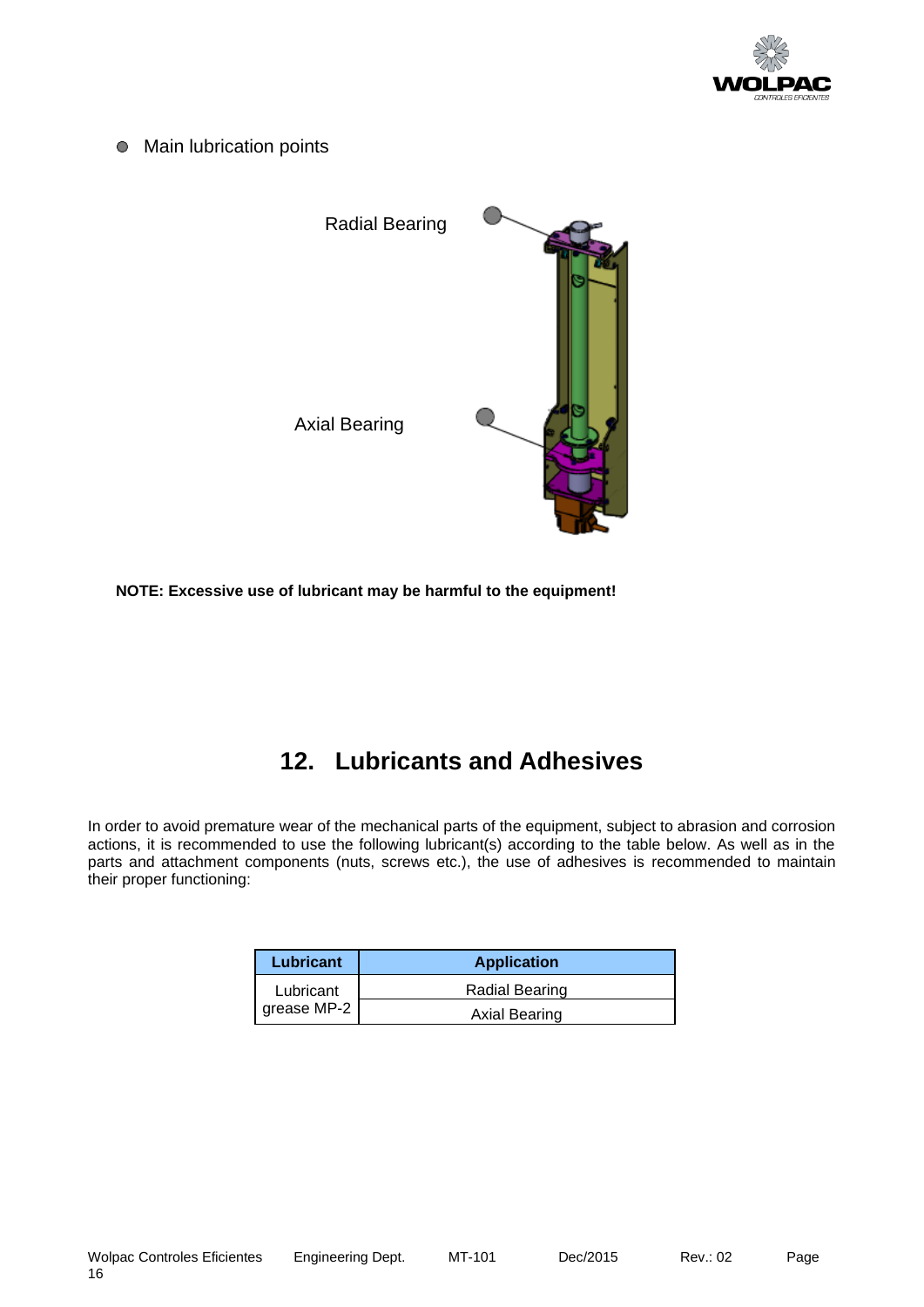

<span id="page-17-0"></span>

# **13. Exploded View of the Mechanism**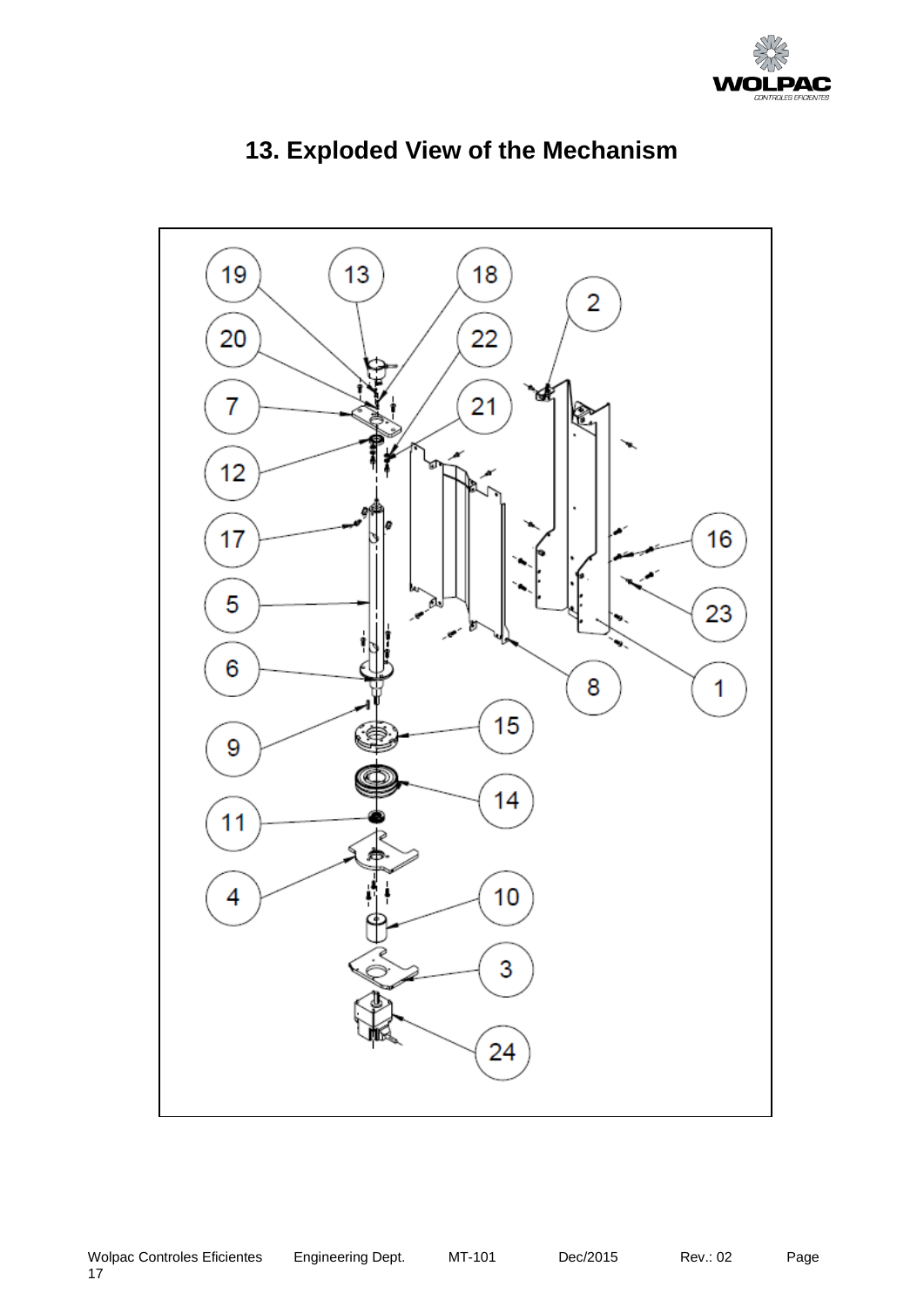

# **13. List of Mechanism Parts**

<span id="page-18-0"></span>

| 24   | 1   | <b>24V 30W BRUSHLESS MOTOR</b>                           | 29329       |
|------|-----|----------------------------------------------------------|-------------|
| 23   | 6   | STAINLESS STEEL POP RIVET 4.8 x 14 MM                    | 355         |
| 22   | 2   | <b>6 MM FLAT WASHER</b>                                  | 4670        |
| 21   | 2   | <b>6 MM PRESSURE WASHER</b>                              | 4561        |
| 20   | 2   | <b>3 MM FLAT WASHER</b>                                  | 315         |
| 19   | 2   | <b>3 MM PRESSURE WASHER</b>                              | 326         |
| 18   | 2   | DIN 7985 CROSS RECESSED RAISED CHEESE HEAD SCREWS M3 X 6 | 289         |
| 17   | 3   | DIN 912 HEXAGON SOCKET HEAD CAP SCREWS INT. M6 x 10      | 251         |
| 16   |     | 18 HEX HEAD CAP SCREW INT. M6 x 10                       | 7287        |
| 15   | 1   | <b>GEARED ELECTROMAGNETIC BRAKE</b>                      | 29229       |
| 14   | 1   | <b>GEARED ELECTROMAGNETIC BRAKE</b>                      | 29229       |
| 13   | 1   | ENCODER K38 - T3N360 DC5-24V                             | 28983       |
| 12   | 1   | <b>UPPER BEARING</b>                                     | 23587       |
| 11   | 1   | <b>LOWER AXIAL BEARING</b>                               | 29240       |
| 10   | 1   | <b>DOUBLE DIAPHRAGM ELSATIC COUPLING</b>                 | 29230       |
| 9    | 1   | DIN6885 PARALLEL SQUARE KEY                              | 29228       |
| 8    | 1   | <b>INTERMEDATE FRONT CLOSURE</b>                         | 29260       |
| 7    | 1   | <b>RADIAL BEARING</b>                                    | 29225       |
| 6    | 1   | <b>BRAKE FLANGE</b>                                      | 29224       |
| 5    | 1   | <b>MECHANISM SHAFT</b>                                   | 29223       |
| 4    | 1   | <b>AXIAL BEARING SUPPORT</b>                             | 29221       |
| 3    | 1   | <b>MOTOR SUPPORT</b>                                     | 29220       |
| 2    | 8   | THREADED RIVET INT. BODY HEX. CAB. FINE M6               | 19164       |
| 1    | 1   | <b>MECHANISM PLATE</b>                                   | 29219       |
| Item | QT. | Denomination                                             | WOLPAC CODE |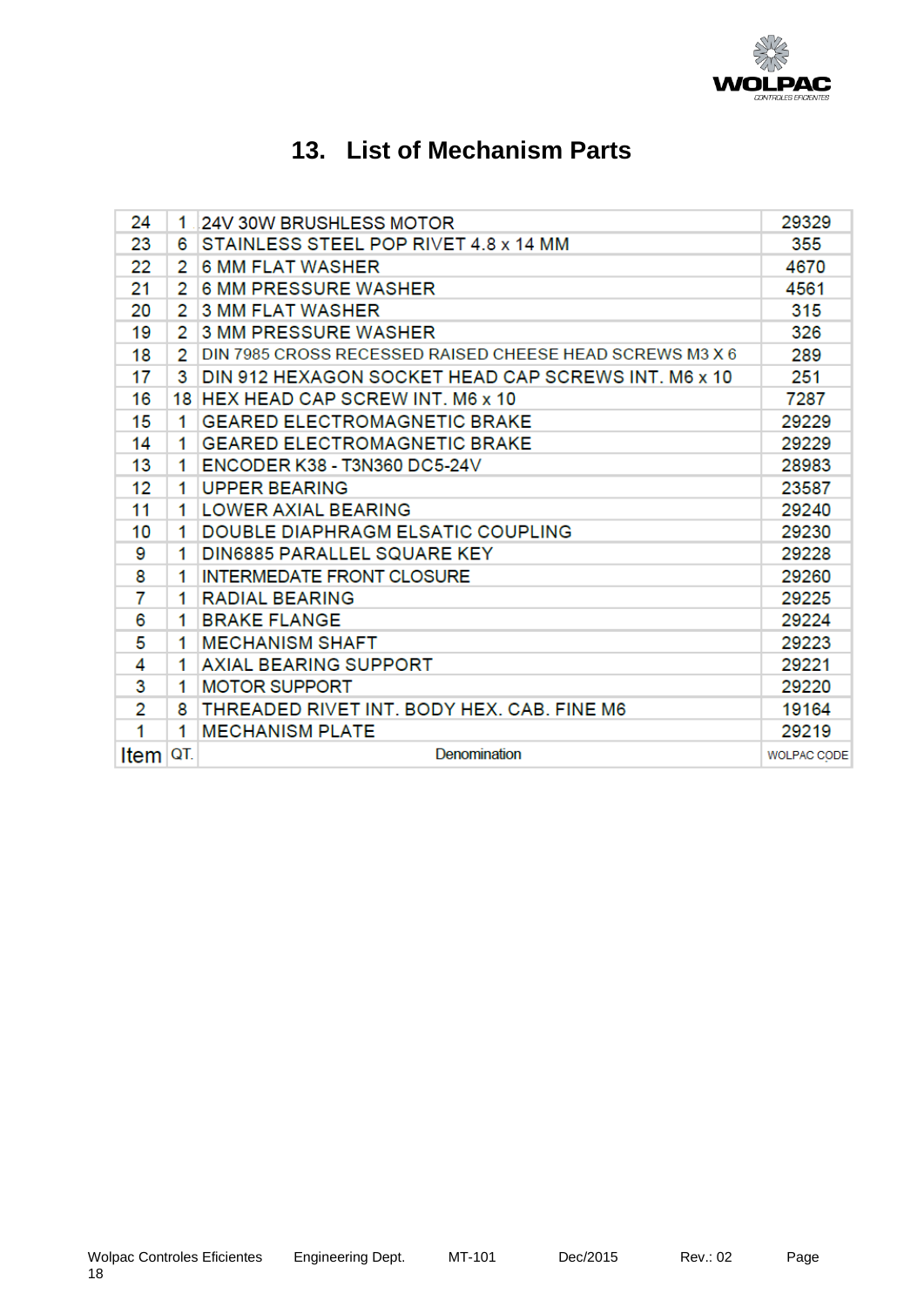

<span id="page-19-0"></span>

# **14. Wiring diagram - PWDM II module**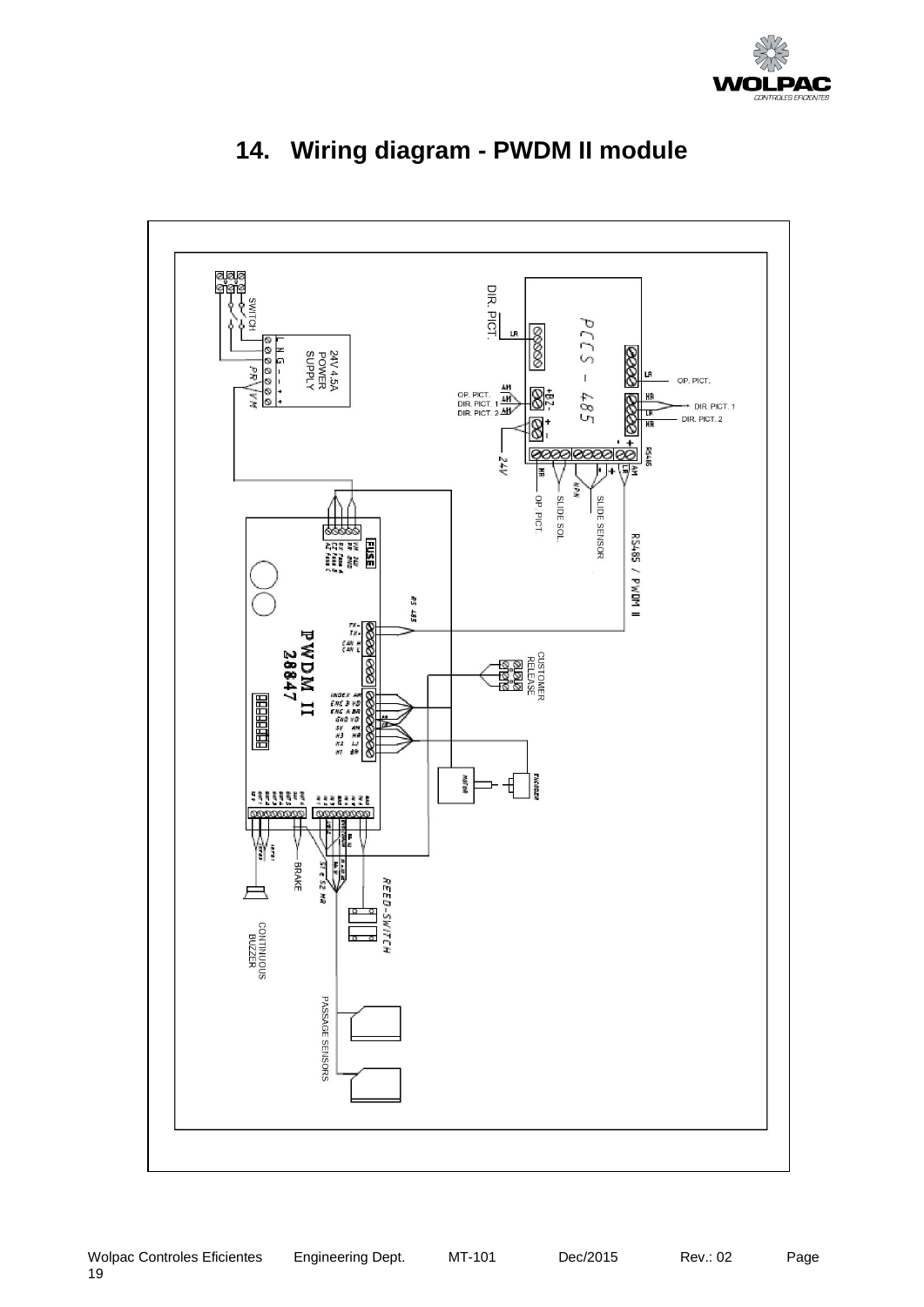



<span id="page-20-0"></span>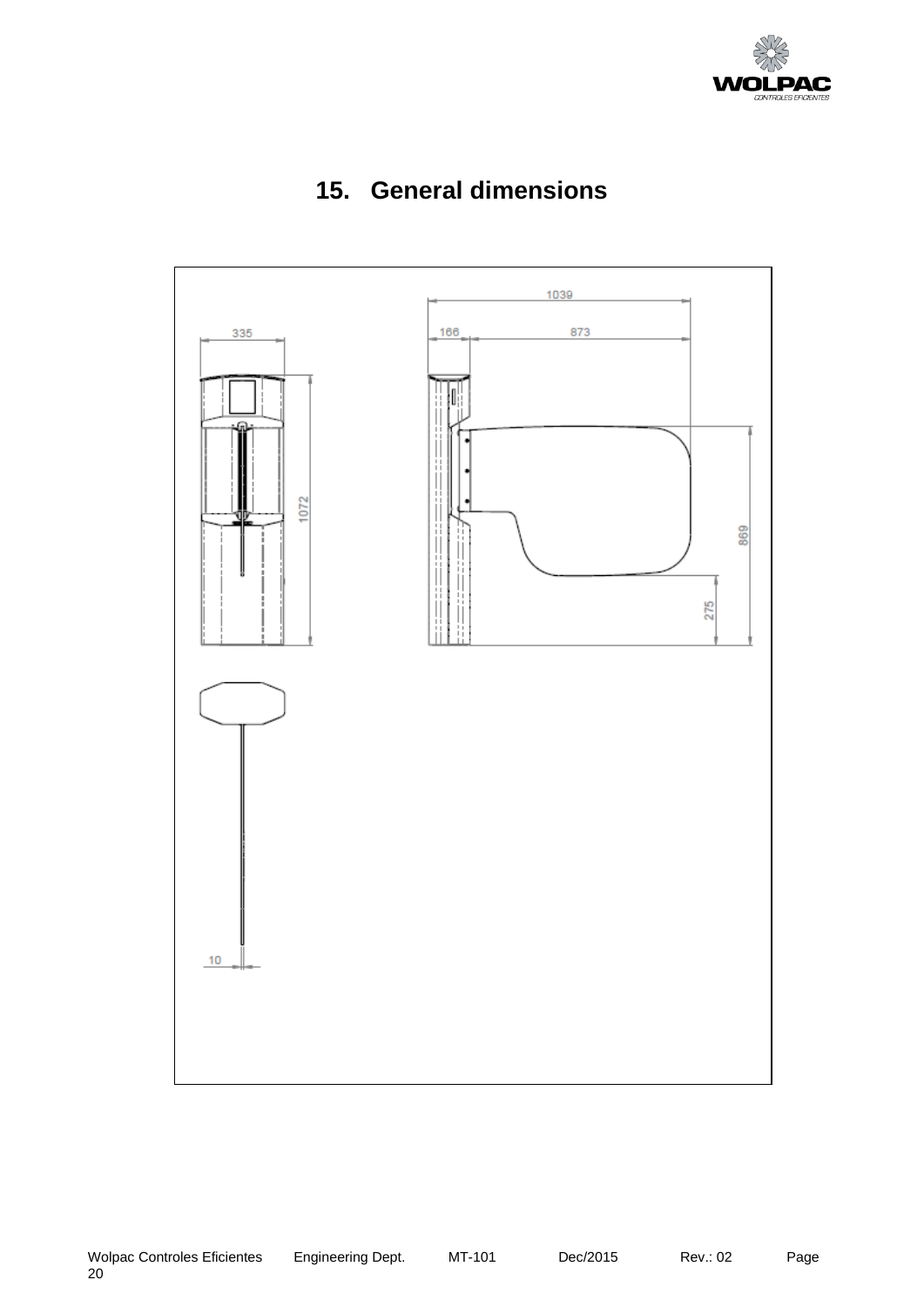

### **16. Warranty**

<span id="page-21-0"></span>**I - This product is warranted by Wolpac - Sistemas de Controle Ltda for a period of 365 days (limited warranty), against any defects in material or workmanship, provided the following conditions are met:**

a) For the warranty to be valid, it is essential that the product seals remain intact and its identification label does not show signs of violation.

b) The warranty period will be counted from the date of delivery of the product to the first purchaser, even if the product is transferred to third parties, so it is necessary to present the tax document.

c) In the first 90 (ninety) days of the warranty period, the costs of parts and repair services must be performed at Wolpac Authorized Technical Service Centers. For the remaining period, only the costs of parts that may require replacement to repair the product shall be covered, excluding the costs of repair services (labor), collection of the product (shipping and return) and travel and accommodation of the specialized technician.

d) The products sent to the Authorized Centers must be packed in packaging that guarantees their physical integrity, and the shipping and return expenses are the customer's responsibility.

e) Products sent to the Authorized Centers should be accompanied by a brief description of the problem presented.

f) Wolpac is not responsible for any loss or damage caused to the owner of the product, during the period in which the product is being maintained.

g) Replaced parts will be the property of Wolpac.

#### **II - This warranty shall be null and void for defects caused by:**

a) Misuse or operating error of the product.

b) Maintenance and/or alteration of the product not previously approved by the Wolpac Authorized Technical Service Center.

c) Services for installation, deinstallation and relocation of the product not authorized by Wolpac.

d) Surges and/or voltage peaks in the power grid typical of some regions, for which stabilizers should be used for correction.

- e) Unforeseeable circumstances and force majeure.
- f) Transport of the product in inadequate packaging.
- g) Theft or robbery.

*Wolpac Authorized Technical Service Centers have teams to provide services at the installation location of the products, for which service fees will be charged and, eventually, the execution of services, according to the time relative to the warranty period.*

*No Wolpac Accredited Reseller or Technical Service Center is authorized to modify the conditions set forth herein or make other commitments on behalf of Wolpac.*